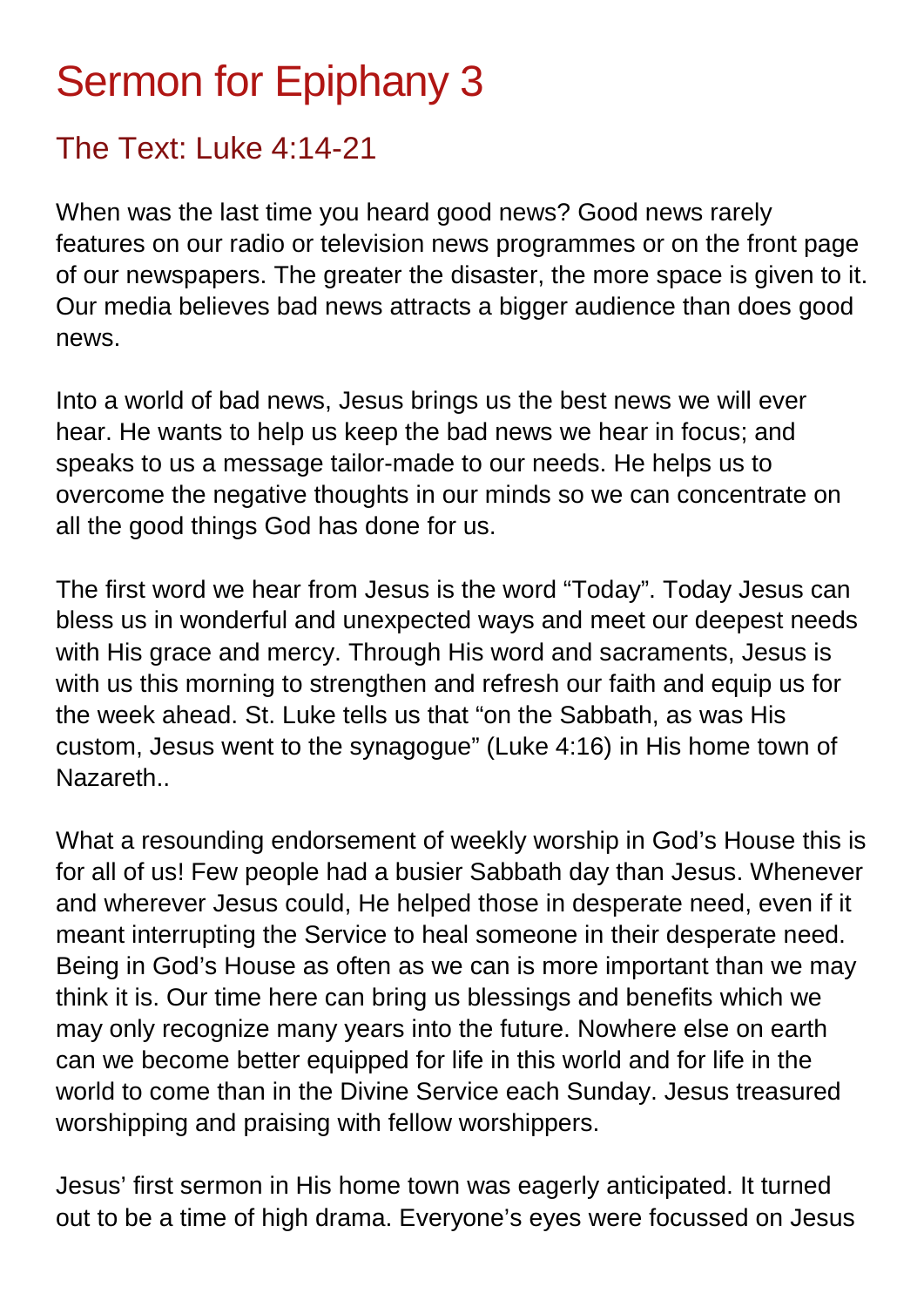as He stood up to read the passage set aside for that day from the Sacred Scriptures. The book of Isaiah, a book filled with prophecies about Christ's coming, was handed to Him. The passage Jesus read tells us about all the good news of what He wants to do for us. First of all it tells us that the Holy Spirit is actively involved in what Jesus does for us. When the Holy Spirit rests on us, God is present in our lives. The Holy Spirit was already active in Christ's conception, baptism and temptation.

Our Lord's listeners hear the best news they've ever heard. He shows them, and us today, how God's Word speaks into the present situation with a message of joy, hope and peace. Above all, Jesus has come "with good news for the poor". "The poor" are those of us who are aware of our spiritual poverty and needs which only our Lord can meet. Jesus began His Sermon on the Mount with this amazing blessing: "Blessed are the poor in spirit for theirs is the Kingdom of Heaven." (Matthew 5:3)

The poor are those who, suffering distress, pain or grief, plead for God to help them. Our own disappointments are God's appointments with us. He is genuinely interested in everything about us. He is our "…present help in trouble." (Psalm 46:1) He has shared life's negative experiences with us and seeks to apply His healing touch to where we hurt the most. Jesus' sympathetic ear is of such great benefit to us and His compassionate presence uplifts and strengthens us in our difficult days.

In the time of Jesus' incarnation, the word "gospel" was an electrifying term announcing victory. Jesus brings us the good news of His victory over our worst enemies: sin, death and the Devil. His gospel of grace and favour wants to bring release from those addictions and enslaving habits which make life miserable for us. He longs to bring us liberation from all of our sinful habits and selfish desires, and cure the wounds our sins and the sins of others have inflicted on us. Jesus' gift of forgiveness can free us from the guilt of the past and make life seem brand new for us. Jesus' forgiveness means we can live as if today is the first day of our life.

Our Lord Jesus has come to bring "recovery of sight to the blind". By this He also means giving us a faith which is ''super-sighted, a faith that sees God at work in our daily life both for our good and for the good of those near and dear to us. Faith sees what God is doing now. Jesus says, "Did I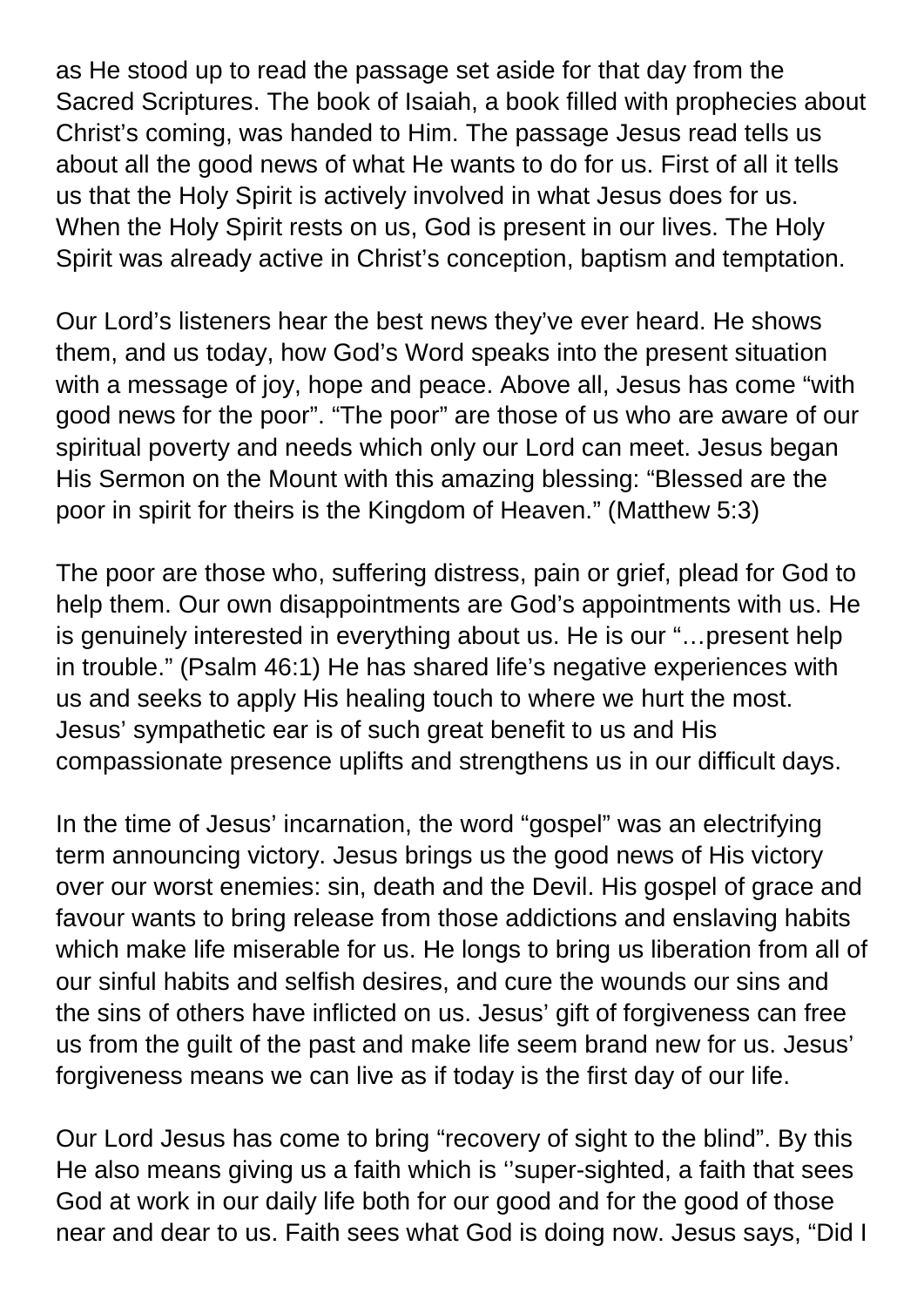not tell you that if you would believe, you would see the glory of God?" (John 11:40)?" When we let Jesus heal what's broken in our lives, He gives us His unbroken peace, a peace which nothing can destroy.

We long to be in favour with others. We want them to like us despite our weaknesses and faults. We sometimes do things to earn their favour. But we don't have to do anything to earn God's favour. Jesus came to announce "a year of the Lord's favour". This year is also a year of His favour. Jesus wants to treat us so much better than our past deserves. He gives us new status and worth before God. Let all the good news about Jesus crowd out all the bad news we'll hear this year. Jesus' gospel is both an undeserved gift and a transforming power which seeks to make us Christlike in all we do or say.

The Gospel is the light which salvation throws ahead to lead us. This means the Gospel isn't a utopian description of some far off future. It is the daybreak of this future in God's forgiveness which sets us free from fear. "For where there is forgiveness of sins, there is life and salvation." (Martin Luther) The Lord's Supper is good news which equips us to handle the week ahead creatively. Our God does more than say, "I love you". He gives Himself to us in Holy Communion as a gift of love. The forgiveness given to us in Holy Communion is God's barrier-breaking, future-opening gift to us.

Our prospects for the future are as bright as God's good promises to us. His presence can make this year a year of unexpected blessings coming our way. Holy Communion gives us a foretaste of the Feast to come in heaven. The weight of the past need no more dampen tomorrow's outlook. As we go into this new year, remember, "Jesus Christ is the same yesterday and today and forever. (Hebrews 13:8)." Don't let the bad secular predictions about the future make you afraid of it. Embrace your Lord's words to you: "Be of good cheer, for I have overcome the world." (John 16:33) May these words fill us with a triumphant faith! "And this is the victory that has overcome the world - our faith." (1 John 5:4)." There's nothing tame or timid about genuine Christian faith!